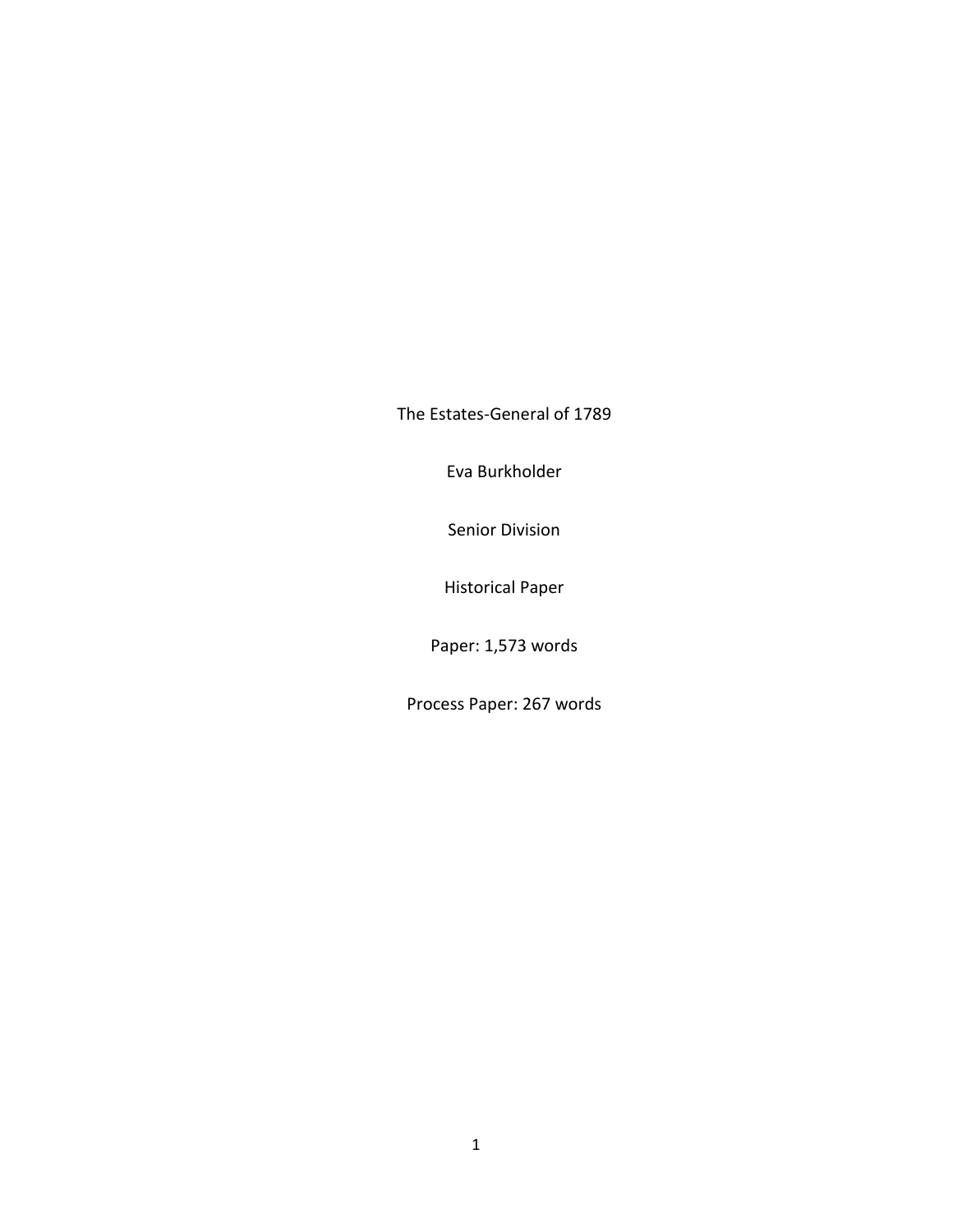1789, the year which marked the outset of the French Revolution and the infamous Estates-General, was a turbulent year for France. The Estates-General further provoked the political unrest of the common people and encouraged them to overthrow the power and authority of the more privileged. The spirit of the French Revolution, although stemming largely from political and societal injustice, is encapsulated in the violent chaos that ensued. Understanding the Estates-General of 1789, then, is imperative to the understanding of the totality of the French Revolution.

The deteriorating economic position of prerevolutionary France was exasperated by the debts, loans, and poor taxation systems in the country. Numerous wars in which France participated including the Seven Years' War and the American Revolutionary War were predominately funded through loans and debts (The Long and Short Reasons). Furthermore, the taxation system was deeply flawed due to the nature of society in prerevolutionary France. The Ancien Regime divided France into Estates which dictated their social status and, along with it, their political influence. Although the First and Second Estates, the Church and nobility respectively, were far wealthier than the Third Estate, which was comprised of both the peasants and the bourgeoisie, the Third Estate was forced to pay virtually the entire tax burden. The First and Second Estates were exempt from paying taxes despite their considerable wealth, land holdings, political positions, and economic power.

Faced with the pressing financial situation, King Louis XVI called for an assembling of the Estates-General, a meeting of representatives from the three Estates, for the first time since 1614, in order to discuss the economic and financial situation in France as well as new taxes. Due to the extended amount of time since the previous meeting, there was division as to what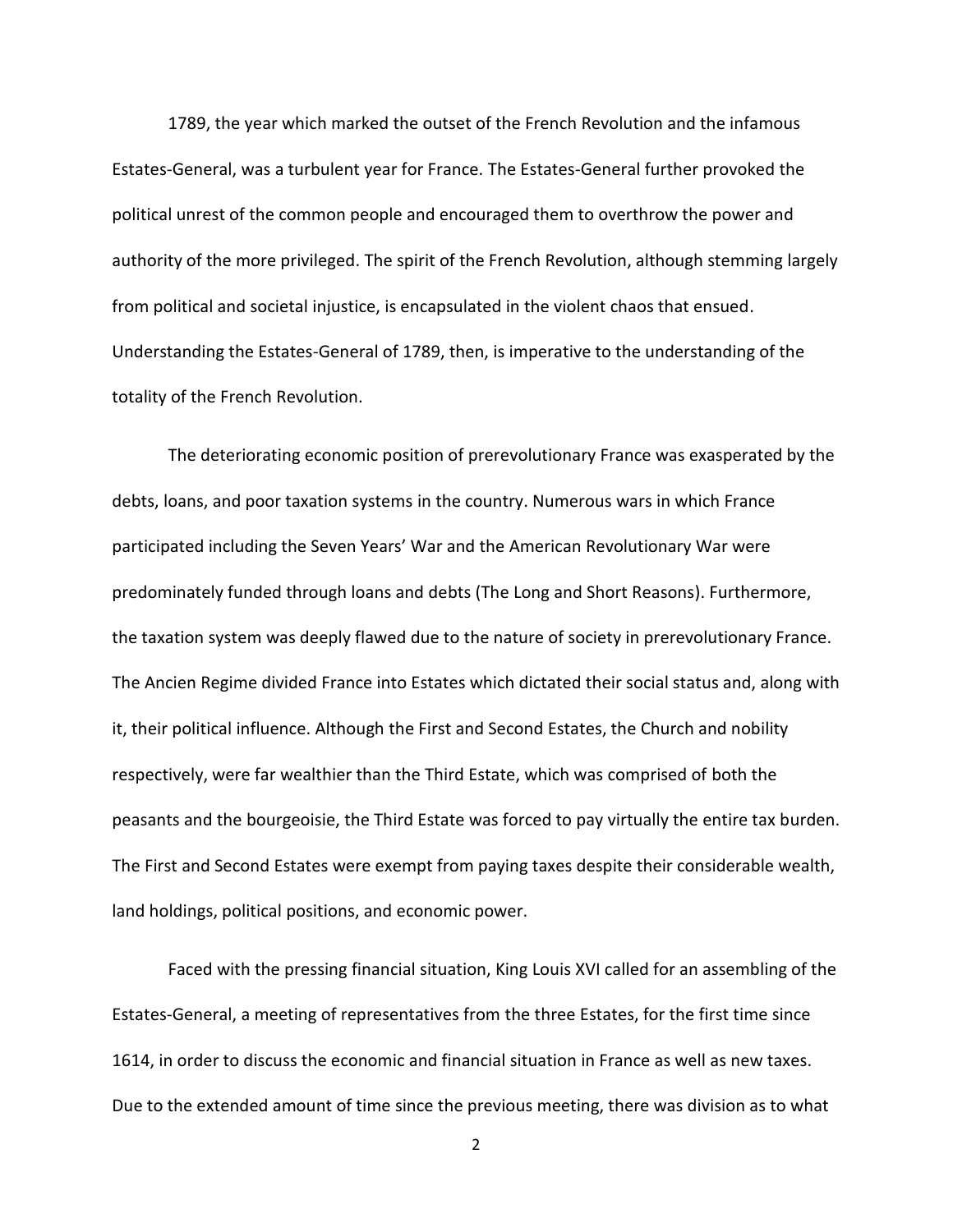policies should be kept and what should be changed in accordance with the progression of the country. Notably, there was much dispute concerning representation and how votes should be counted. Originally, the three Estates were given an equal amount of representatives and each Estate cast a single vote. Naturally, however, the Third Estate was opposed to keeping this rule as they comprised of about 97% of the population (France before the French Revolution) and it was inevitable that the First and Second Estates would collaborate and vote against the Third Estate as they had more compatible views. Some, mostly the Third Estate, also wanted each representative to have a vote rather than the single vote per Estate.

On May 4, the Estates-General gathered for a formal procession through Versailles, the city intentionally chosen to host the Estates-General, as it was the home of the Chateau de Versailles, the primary residence of Louis XVI. The assembly commenced on May 5 with speeches from, among others, Louis XVI and Jacques Necker, the financial minister of France (Summoning of the Estates General, 1789). Necker's speech, a long, 3-hour monologue in which there was no agenda, only cautioned the Estates to act properly in their dealings with each other (Lefebvre 77) as well as an exhaustive account of the financial situation in France (Schama 346). Dissatisfied with the way the assembly was proceeding, the Third Estate needed to decide whether or not they would cooperate.

On May 6, each Estate split off into their separate halls to set their agendas. The First and Second Estates each focused on organizing themselves while the Third Estate was faced with their dilemma (Lefebvre 78). By emulating the other Estates, the Third Estate would be accepting the custom of vote by order. However, defiance would be to put themselves beyond the law and, therefore, not be required to act within the law (Lefebvre 78). By choosing the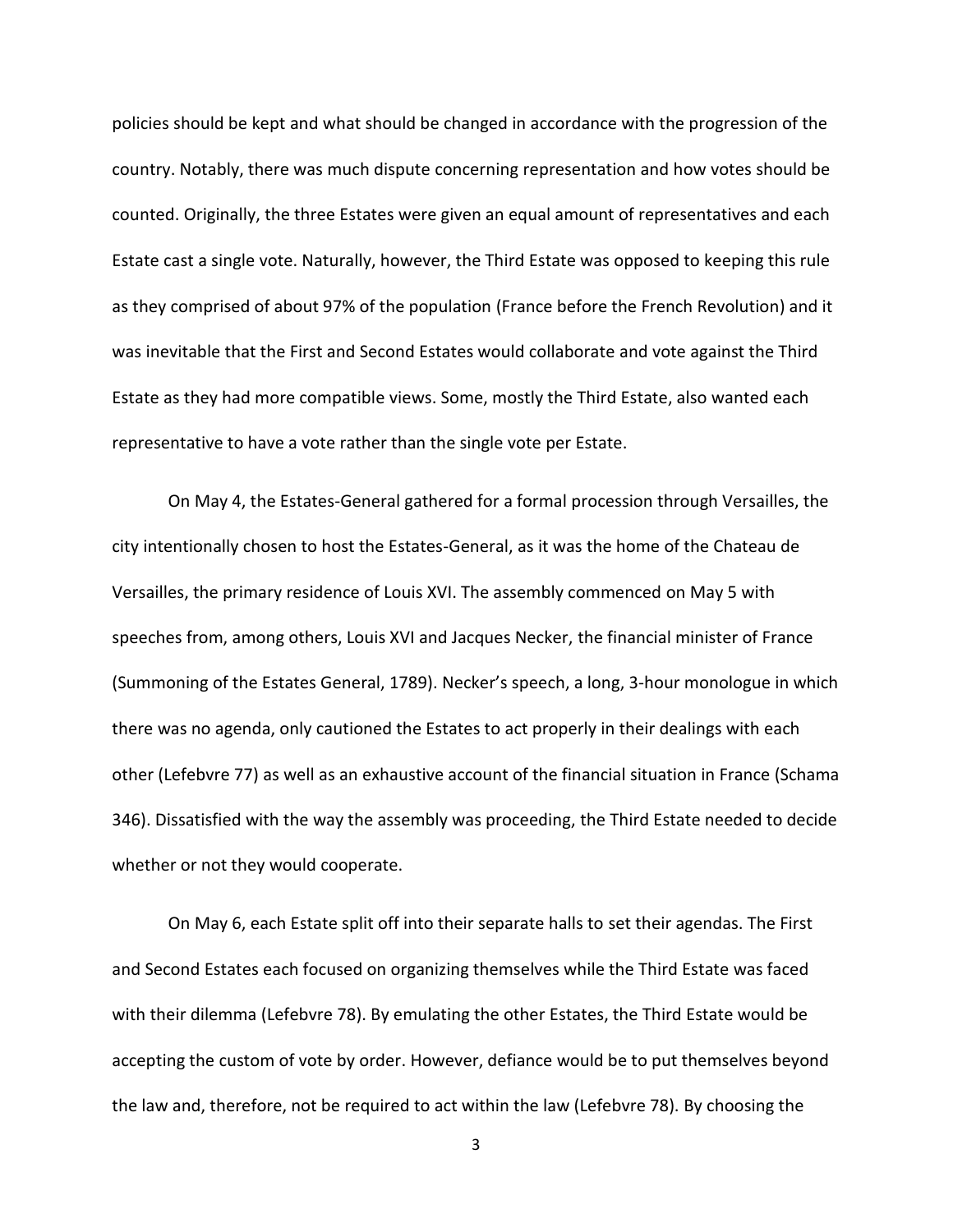latter, the Third Estate caused many issues in the proceeding sessions. The nobility voted against the placation of the Third Estate and announced itself, the Second Estate, an organized house. The clergy also voted in favor with far less unanimity and, due to several bishops and archbishops, most notably, leaning towards placation, the First Estate decided not to declare itself organized. The First Estate then suggested that each Estate appoint representatives for a committee to discuss the situation (Lefebvre 79). Although they questioned the usefulness of a negotiation as well as wanting to refrain from any suggestion that they were organized by appointing a committee, the Third Estate chose representatives for the conference so as not to offend the First Estate who was showing signs of sympathizing with them. The negotiation proved futile as neither the Second nor Third Estate would relent with the First Estate acting almost as a mediator (Lefebvre 80).

The new assembly the Third Estate was creating frequently referred to itself as the "Commons" (Lefebvre 78). However, it began discussing a new name. The name of the new, self-established assembly was important as it ought to reflect the responsibilities it intended to assume. Several lengthy names were suggested such as "assembly of the recognized and accredited representatives of the French nation" and "the representatives of the greater part of the French nation acting in the absence of the lesser part." However, these were rejected because they were deemed insufficient. Even "representatives of the people" was declined because it was deemed offensive (Lefebvre 82). The name National Assembly was finally agreed upon several days later and was established on June 13.

The Estates-General, proving to be a disaster, began to internally tear apart the First Estate as well as the loyalties some of its members had with the Second Estate. Some of the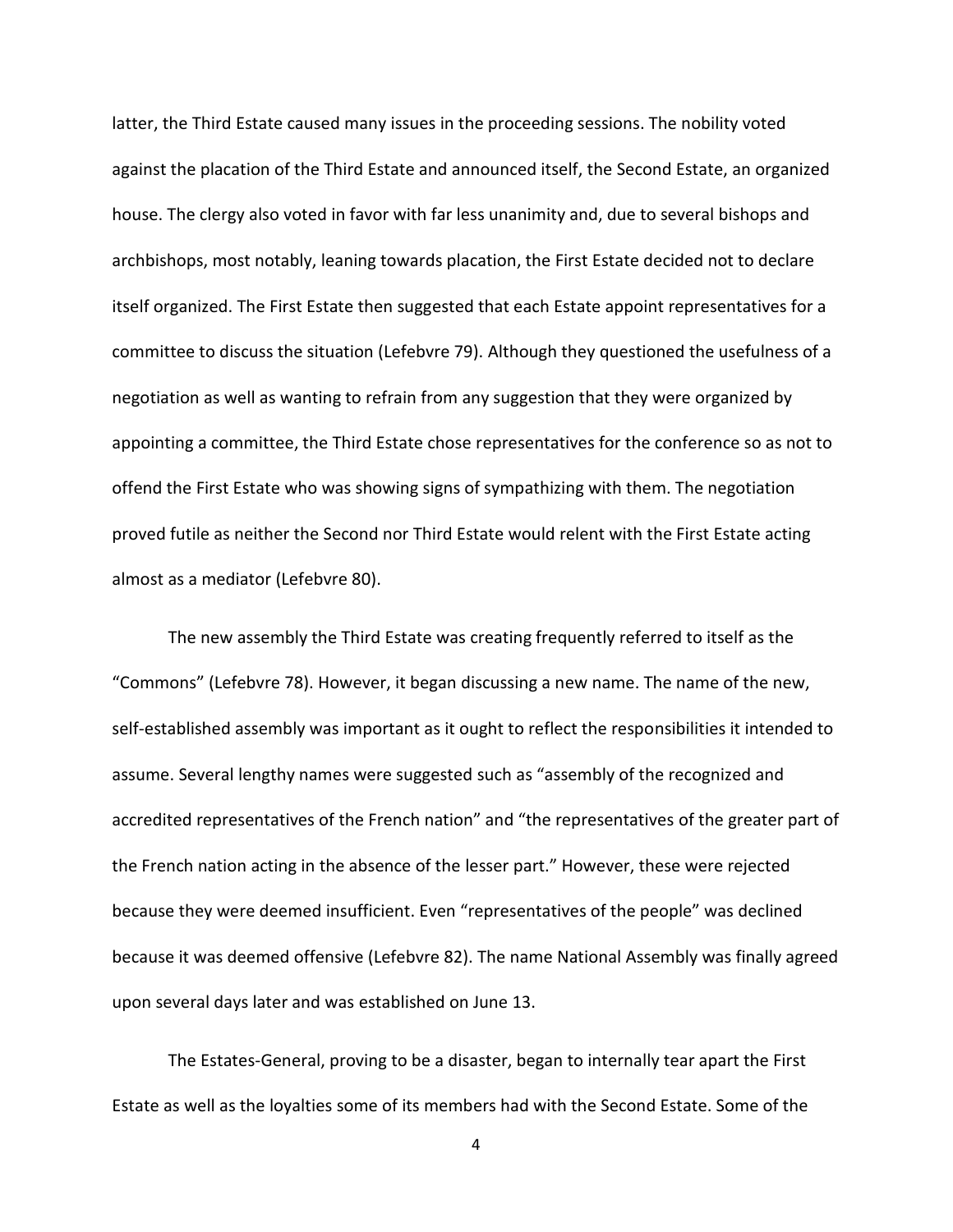clergy went so far as to vote in favor of joining the Third Estate but decided against it (Lefebvre 83). The First and Second Estates debated some of the issues brought up by the Third Estate. Necker proposed that votes be counted by person rather than by order, as the Third Estate had suggested, and to give the ability to hold office to all male citizens in France. The motion was rejected because many disagreed that anything should restrict the King's power to appoint offices of war (Lefebvre 84). The session was then postponed until June 23. While the privileged Estates delayed, the Third Estate continued to gather members and coordinate its' defiance. The Assembly moved into a vacant tennis court and nearly unanimously vowed to not disassemble until a constitution could be created and assumed the power to collect and reject taxes (1789-1791: The Revolution), hence the Tennis Court Oath.

Some members from the First and Second Estates joined the National Assembly on June 22. On June 23, the day the session was moved to, Louis XVI's address was read. In it, he voided the actions of the Third Estate, protected the privileges given to the First and Second Estates, and authorized equal taxation for the First and Second Estates given that they vote in favor of it, among other things. What Louis XVI outlined as a constitution, however, was not satisfactory for the National Assembly. Perhaps, had his Constitution been proposed earlier, the Third Estate may have accepted it, but they had grown too restless to compromise. Instead, a constitution was written by committee of the National Assembly. Their new Constitution, the "Declaration of the Rights of Man and of the Citizen," was primarily written by the Marquis de Lafayette. He was influenced by the American "Declaration of Independence" as well as received direct help from Thomas Jefferson, who was the American Minister to France at the time. Both the "Declaration of Independence" and the "Declaration of the Rights of Man and of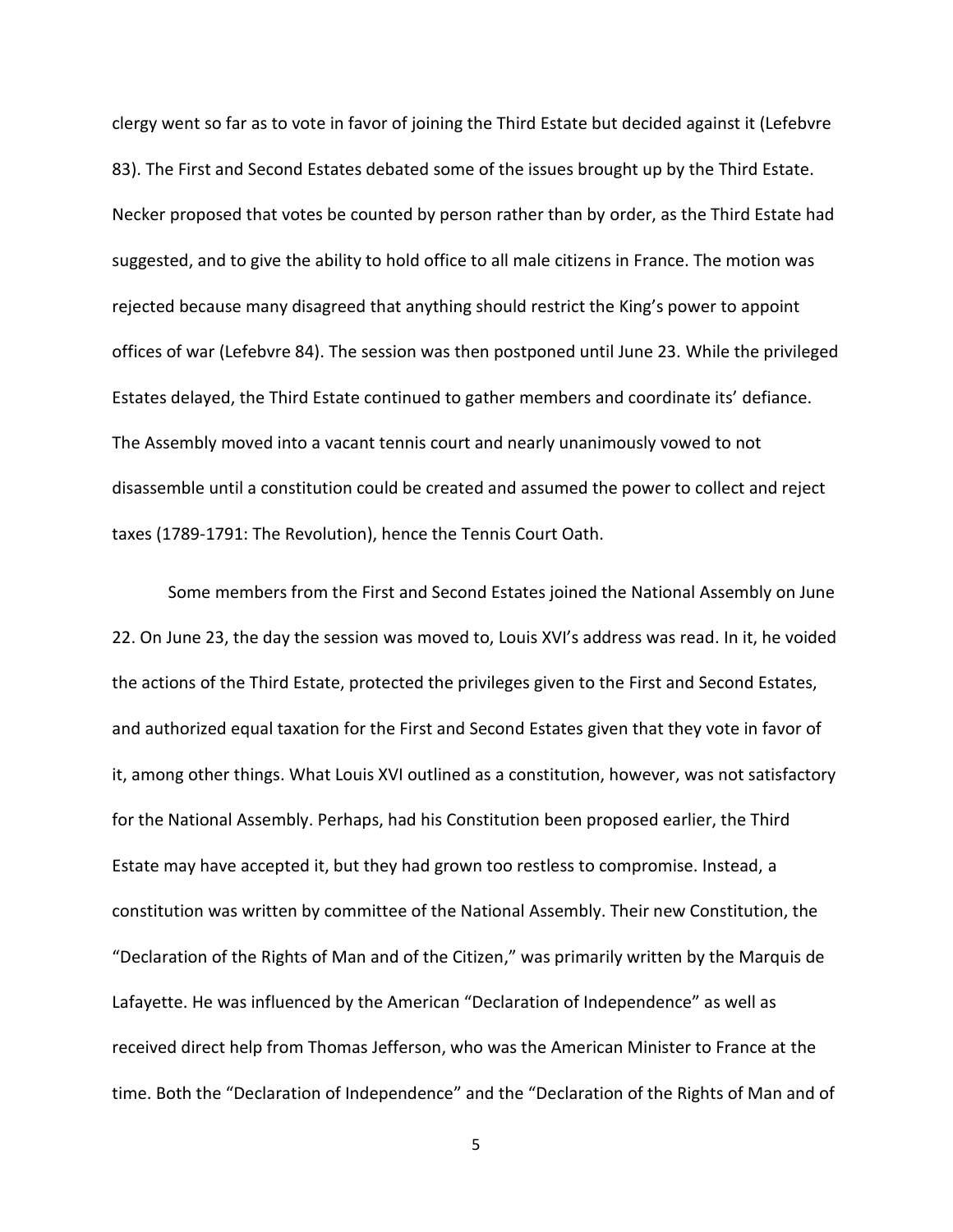the Citizen" were influenced, also, by Rousseau and his idea of the social contract among other Enlightenment principles (1789-1791: The Revolution). It was critical that the social barriers the Third Estate felt they faced were broken and the French Constitution made clear that "Social distinctions can be founded only on the common utility." (Declaration of the Rights of Man and of the Citizen).

Thus, what began as a formal assembling of the Estates to debate and discuss the financial situation of France ended with the rise of the French Revolution and the fall of the Ancien Regime. Due, in part, to the First and Second Estate's disconnection with the perspective of the Third Estate, the privileged Estates felt unduly secure of their political and societal positions. Their failure to see the unrest of the common people proves their detachment from the reality the vast majority of France faced. It was inevitable, however, that the Third Estate would eventually rise up against the First and Second Estates and attempt to claim the political influence they so desperately insisted upon. It was said by a Frenchman at the time, "What is the Third Estate? Everything. What has it been until the present time? Nothing. What does it ask? To become something." (Sieyes). The dissatisfaction of the Third Estate in its positions in society and politics were not debated and in the justification of the methods the remnants of the Third Estate employed there was no diplomacy. To see how an event beginning civilly escalated so quickly into the violence and destructive chaos of the French Revolution reveals the desperation and restlessness of the Third Estate as well as the obliviousness of the First and Second Estates to it. The Estates-General marked the emergence of the French Revolution and is critical to understanding the significance of the Third Estate's violent revolt and overthrow of the power and authority of the First and Second Estates.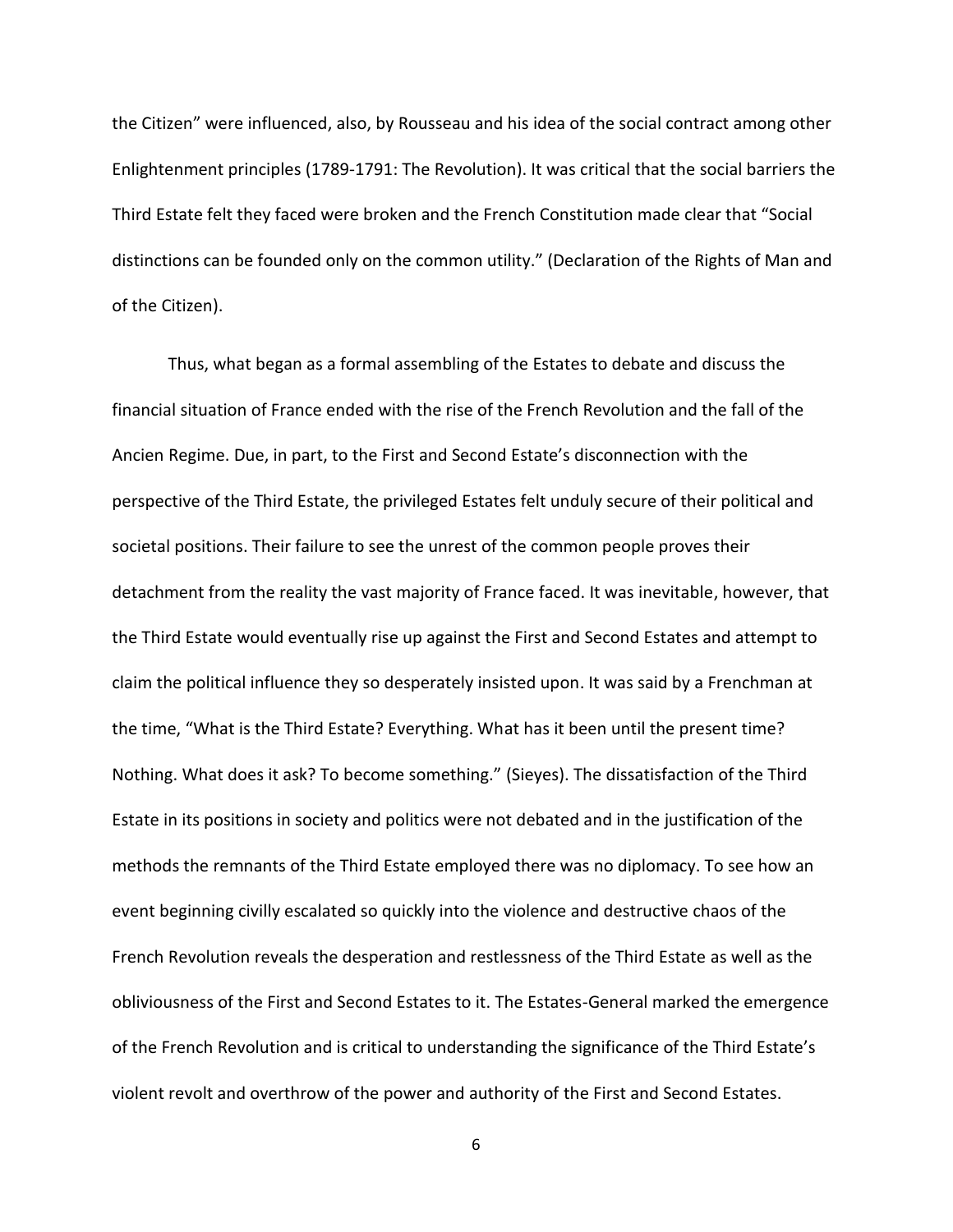## **Works Cited**

## Primary

"Declaration of the Rights of Man and of the Citizen." National Legislative Bodies, 1789,

Article I.

Article I of the "Declaration of the Rights of Man and of the Citizen" was used for a quote. This source gave insight into what rights and liberties the French believed were not adequately given to them.

Sieyes, Emmanuel-Joseph. *What is the Third Estate?* 1789.

"What is the Third Estate?" is a pamphlet written by a figure present during the Estates-General of 1789. A quote was taken from the writing which helps show the perceptions of those involved.

## **Secondary**

"1789-1791: The Revolution." *MacOdrum Library*, asc.library.carleton.ca/exhibits/frenchrevolution-arc/1789-1791-revolution.

This article accounts some of the major events of the French Revolution. The attitudes of the National Assembly and the outrage Louis XVI had over the new French Constitution are detailed.

Fife, Graeme. *The Terror*. St. Martin's Press, 2004.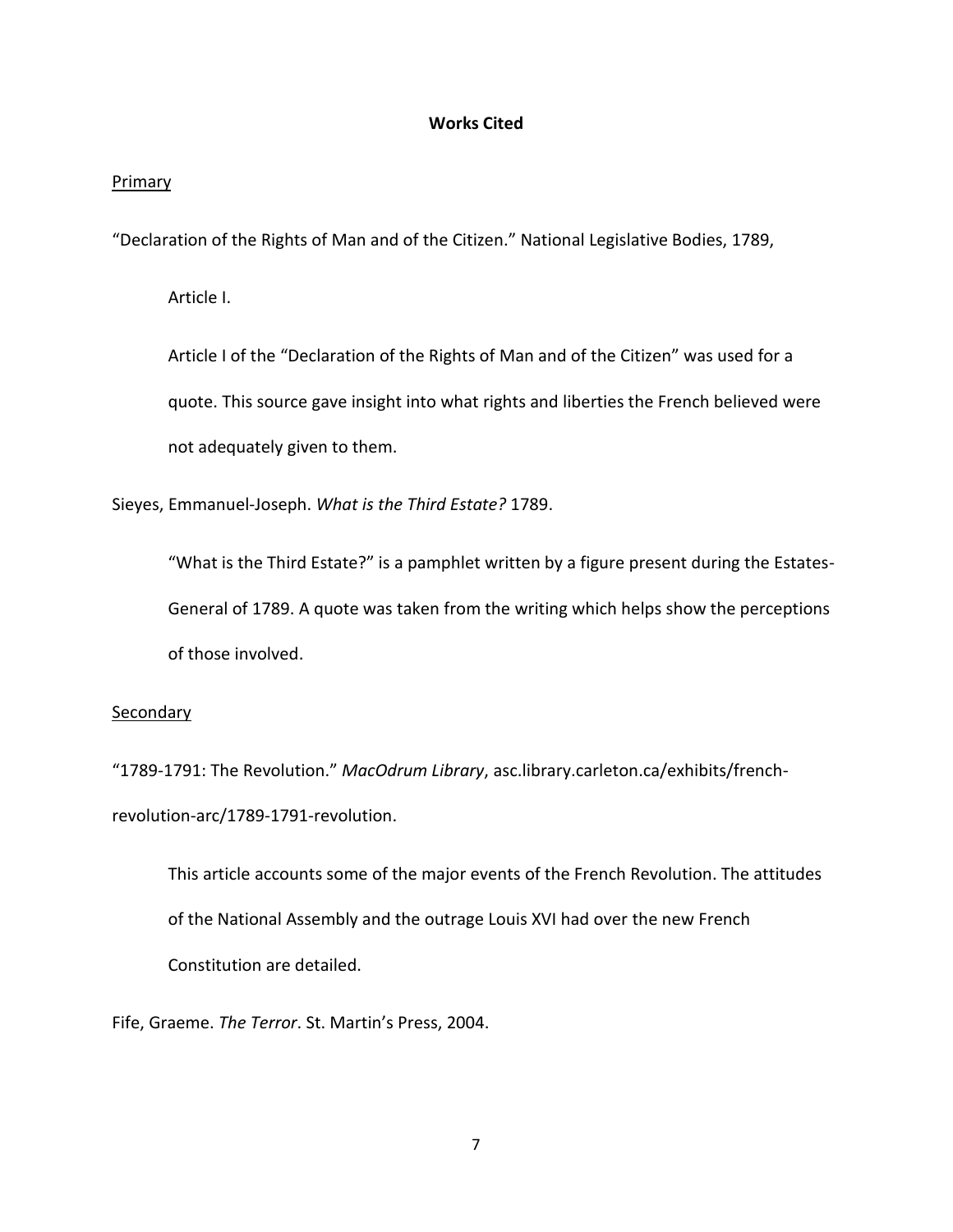*The Terror* is a book concerning primarily the Reign of Terror. However, it also gives details about how the Estates-General affected it.

"France before the French Revolution." *History Crunch*, [www.historycrunch.com/france-before](http://www.historycrunch.com/france-before-the-)[the-f](http://www.historycrunch.com/france-before-the-)rench-revolution.html#/.

This website focuses on the nature of French society before the French Revolution and how society was structured. There are details on how the monarchy functioned as well as the rest of the feudal structure.

Lefebvre, Georges. *The Coming of the French Revolution*. Princeton University Press, 1967.

*The Coming of the French Revolution* was an excellent source for finding information on how the French Revolution came about. The history of the events leading up to the rise of the French Revolution, including the Estates-General, were discussed in detail.

Schama, Simon. *Citizens*. Alfred A. Knopf, Inc., 1989.

*Citizens* is a book that describes the events of the French Revolution. Particularly of interest, the book recounts details of Estates-General.

"Summoning of the Estates General, 1789." *Chateau de Versailles*,

en.chateauversailles.fr/discover/history/key-dates/summoning-estates-general-1789. This article from the official website of the Chateau de Versailles tells of how the Estates-General began. Many details are given of the first two days, May 4-5 of 1789.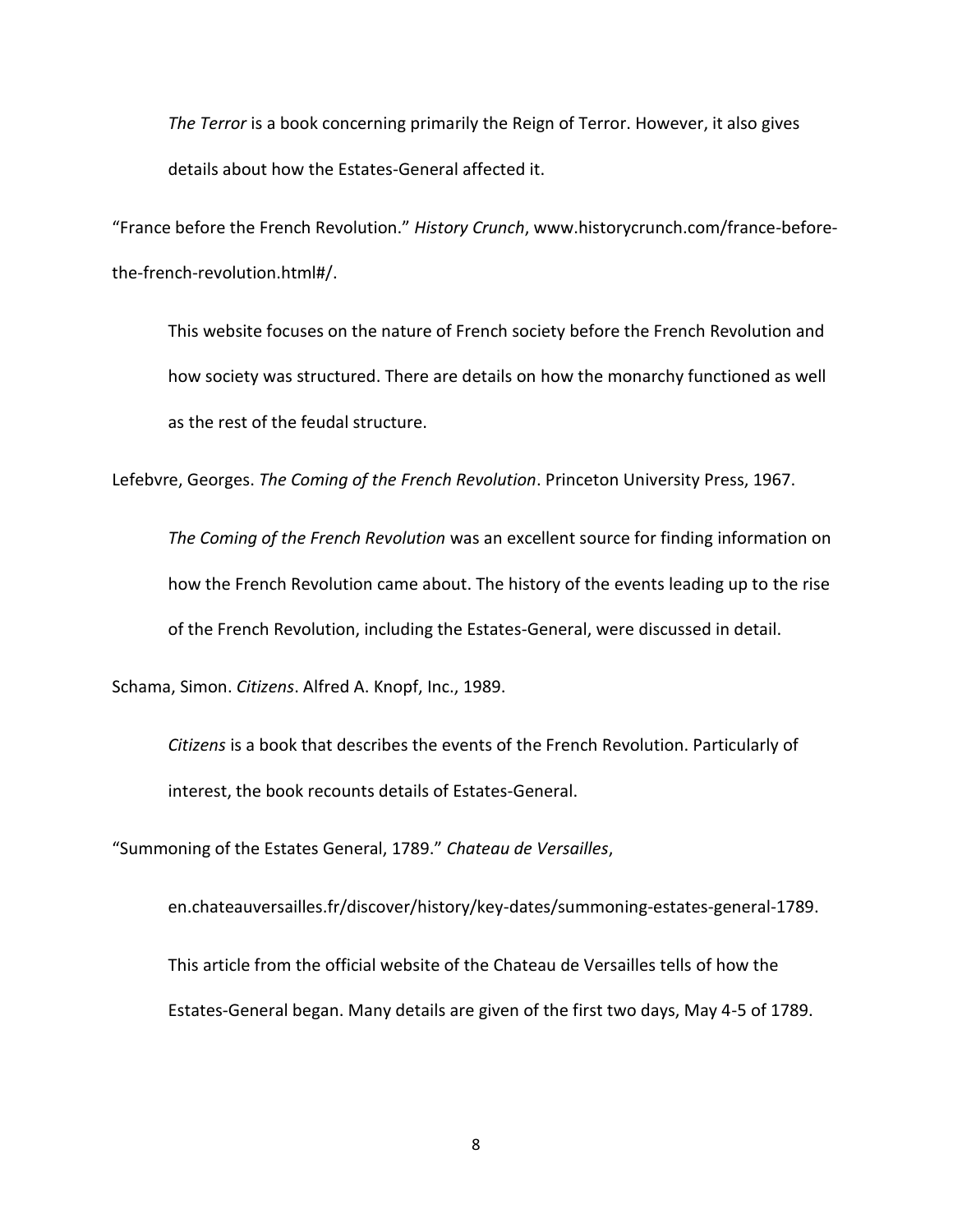"The Long and Short Reasons for why Revolution broke out in France in 1789." *Swansea University*, [www.swansea.ac.uk/history/history-study-guides/the-long-and-short-reasons-for](http://www.swansea.ac.uk/history/history-study-guides/the-long-and-short-reasons-for-why-)[why-r](http://www.swansea.ac.uk/history/history-study-guides/the-long-and-short-reasons-for-why-)evolution-broke-out-in-france-in-1789/.

This website gives many of the reasons the French Revolution began. The article details the economic positions and methods of funding in prerevolutionary France.